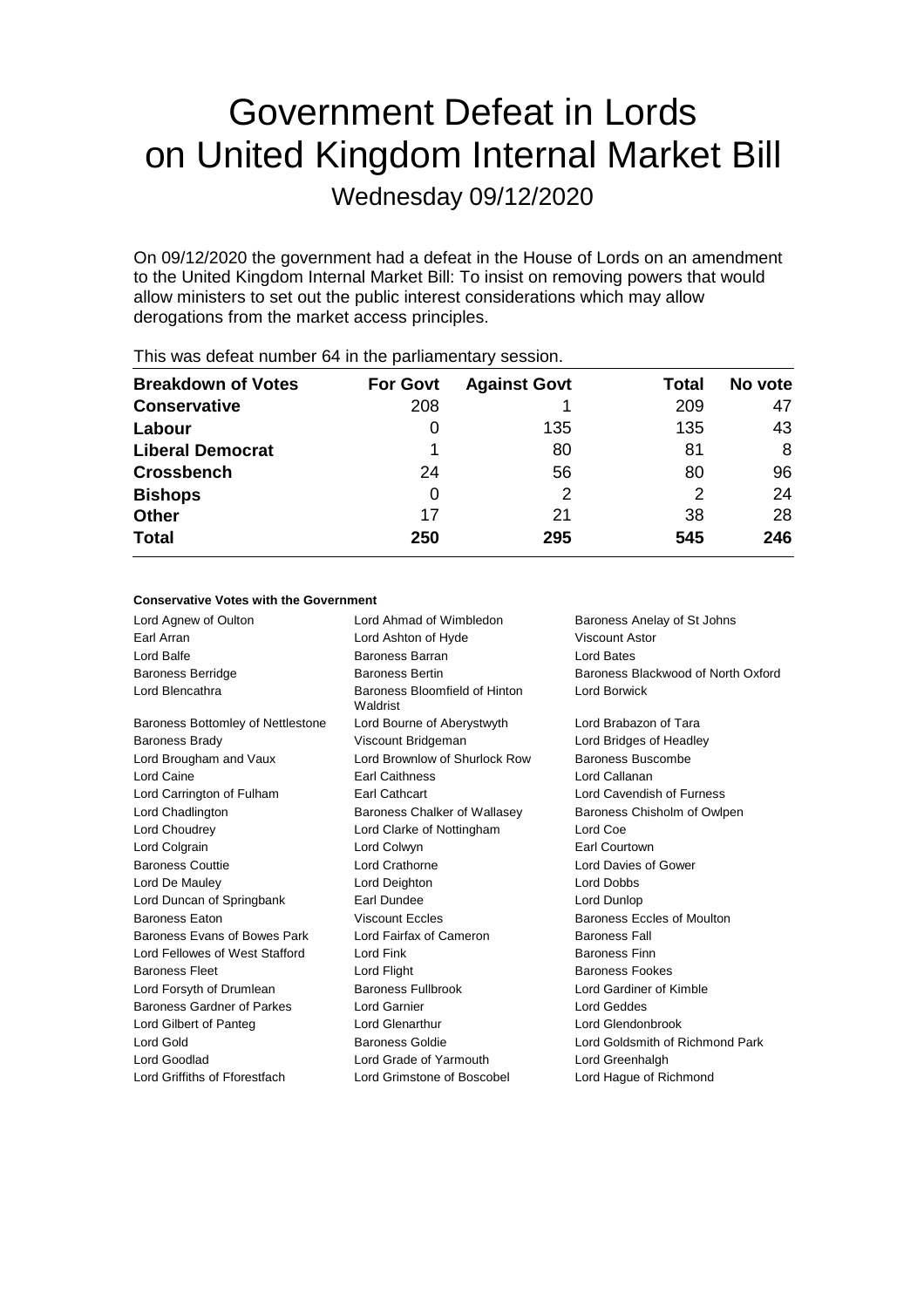Viscount Younger of Leckie

Lord Hamilton of Epsom Lord Hammond of Runnymede Lord Haselhurst **Lord Hayward Community Community Baroness Helic Community Community Community Community Community Community Community** Lord Herbert of South Downs Lord Hill of Oareford Lord Hodgson of Astley Abbotts Baroness Hodgson of Abinger Lord Holmes of Richmond Baroness Hooper Lord Horam Lord Howard of Lympne Lord Howard of Rising Earl Howe **Lord Howell of Guildford Lord Hunt of Wirral** Baroness Jenkin of Kennington Lord Johnson of Marylebone Lord Jopling Lord Keen of Elie Lord King of Bridgwater Lord Kirkham Lord Kirkhope of Harrogate Lord Lamont of Lerwick Lord Lancaster of Kimbolton Lord Lang of Monkton Lord Lansley Lord Leigh of Hurley Lord Lexden Earl Lindsay Lord Lingfield Earl Liverpool Lord Livingston of Parkhead Marquess of Lothian Lord Mackay of Clashfern **Lord Mancroft Baroness Manzoor** Baroness Manzoor Lord Marlesford Lord Maude of Horsham Lord McColl of Dulwich Baroness McGregor-Smith Lord McInnes of Kilwinning Lord McLoughlin Lord Mendoza Baroness Meyer Baroness Mobarik Duke of Montrose Baroness Morgan of Cotes Baroness Morris of Bolton Baroness Morrissey **Lord Moylan** Lord Moynihan Lord Moynihan Lord Naseby Baroness Neville-Jones Baroness Neville-Rolfe Baroness Newlove Baroness Nicholson of Winterbourne Baroness Noakes Lord Northbrook Lord Norton of Louth Lord O'Shaughnessy Lord Parkinson of Whitley Bay **Lord Patten Baroness Penn** Lord Pickles Baroness Pidding Lord Polak Lord Popat **Lord Price Lord Price Lord Rana** Lord Randall of Uxbridge Lord Ranger Lord Ranger Baroness Rawlings Lord Reay **Baroness Redfern Baroness Redfern Lord Renfrew of Kaimsthorn** Lord Ribeiro Lord Risby Lord Robathan Baroness Rock Lord Rose of Monewden Lord Rotherwick Baroness Sanderson of Welton Lord Sarfraz Lord Sassoon Baroness Sater **Baroness Scott of Bybrook** Baroness Seccombe Lord Selkirk of Douglas Baroness Shackleton of Belgravia Lord Sharpe of Epsom Lord Sheikh Lord Sherbourne of Didsbury Baroness Shields Lord Shinkwin Earl Shrewsbury Lord Smith of Hindhead Baroness Stedman-Scott Lord Sterling of Plaistow Lord Stewart of Dirleton Baroness Stroud **Baroness Sugg Contact Surism** Baroness Sugg Lord Suri Lord Swinfen Lord Taylor of Holbeach Lord Tebbit Lord Trefgarne Viscount Trenchard Lord Trimble Lord True **Lord Tugendhat** Viscount Ullswater Lord Vaizey of Didcot **Baroness Vere of Norbiton** Baroness Verma Lord Vinson Lord Wakeham Baroness Warsi Lord Wasserman Lord Wei Lord Wharton of Yarm Lord Whitby **Lord Willetts Baroness Williams of Trafford Lord Willetts Baroness Williams of Trafford** Lord Wolfson of Aspley Guise Baroness Wyld Lord Young of Graffham

## **Conservative Votes against the Government** Baroness Cumberlege

## **Labour Votes with the Government**

**Labour Votes against the Government** Lord Adonis Lord Allen of Kensington Lord Alli Lord Bach Baroness Bakewell Lord Bassam of Brighton Lord Beecham **Lord Berkeley Baroness Billingham** Baroness Blower **Lord Blunkett** Lord Boateng Lord Boateng Lord Bradley **Lord Browne of Ladyton** Baroness Bryan of Partick

Lord Anderson of Swansea Baroness Andrews Baroness Armstrong of Hill Top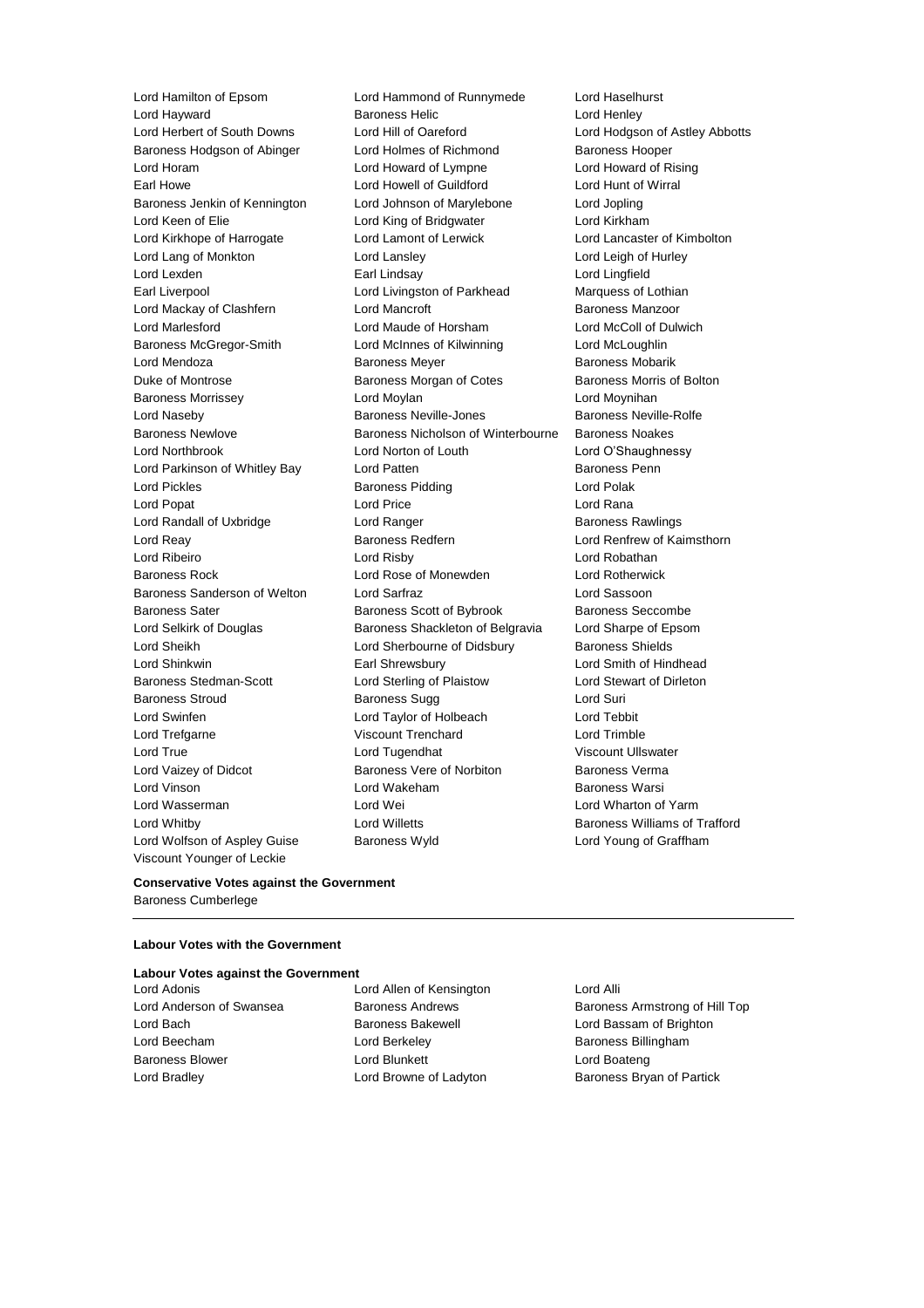Lord Campbell-Savours Baroness Chakrabarti Viscount Chandos Baroness Clark of Kilwinning Lord Clark of Windermere Lord Collins of Highbury Baroness Corston Baroness Crawley Lord Cunningham of Felling Lord Davidson of Glen Clova Lord Davies of Oldham Lord Davies of Brixton Lord Davies of Stamford **Baroness Donaghy Baroness Donaghy** Lord Dubs Lord Eatwell Lord Elder Lord Falconer of Thoroton Lord Faulkner of Worcester Lord Filkin Lord Foulkes of Cumnock Baroness Gale **Baroness Golding Baroness Golding Lord Goldsmith** Baroness Goudie Lord Grantchester Lord Griffiths of Burry Port Lord Grocott Lord Hain Viscount Hanworth Lord Harris of Haringey Lord Haskel Lord Haworth Baroness Hayman of Ullock Baroness Hayter of Kentish Town Baroness Healy of Primrose Hill Lord Hendy **Baroness Henig** Baroness Henig Baroness Hilton of Eggardon Lord Hollick **Lord Hunt of Kings Heath** Baroness Jay of Paddington Lord Jones **Baroness Jones of Whitchurch** Lord Judd Lord Kennedy of Southwark Lord Kestenbaum Baroness Kingsmill Lord Knight of Weymouth Baroness Lawrence of Clarendon Lord Layard Lord Lennie **Lord Levy Coats** Baroness Liddell of Coatdyke Lord Liddle **Lord Lipsey** Lord Lipsey **Baroness Lister of Burtersett** Lord MacKenzie of Culkein **Lord Mandelson** Baroness Massey of Darwen Lord Maxton Lord McAvoy Lord McConnell of Glenscorrodale Baroness McDonagh Baroness McIntosh of Hudnall Lord McKenzie of Luton Lord McNicol of West Kilbride Lord Mendelsohn Lord Mitchell Lord Monks **Baroness Morris of Yardley** Lord Morris of Aberavon Lord Murphy of Torfaen Baroness Osamor Lord Parekh Baroness Pitkeathley Lord Ponsonby of Shulbrede Lord Prescott Baroness Primarolo **Baroness Prosser Baroness Prosser** Lord Puttnam Baroness Quin **Baroness Ramsay of Cartvale** Baroness Rebuck Lord Reid of Cardowan Lord Robertson of Port Ellen Lord Rooker Lord Rosser Lord Rowlands Baroness Royall of Blaisdon Baroness Sherlock Lord Sikka Viscount Simon Baroness Smith of Basildon Baroness Smith of Gilmorehill Lord Snape Lord Soley Lord Stevenson of Balmacara Baroness Taylor of Bolton Baroness Thornton **Lord Triesman** Lord Tunnicliffe Lord Turnberg **Baroness Warwick of Undercliffe** Lord Watson of Invergowrie Lord Watts **Lord West of Spithead** Baroness Wheeler Baroness Whitaker **Lord Whitty Lord Whitty Baroness Wilcox of Newport** Lord Wills Lord Winston Lord Wood of Anfield Lord Woodley Baroness Young of Old Scone Lord Young of Norwood Green

## **Liberal Democrat Votes with the Government** Baroness Barker

## **Liberal Democrat Votes against the Government**

| Lord Addington            | Lord Allan of Hallam<br>Lord Alderdice                   |                                |  |
|---------------------------|----------------------------------------------------------|--------------------------------|--|
| Lord Alliance             | Baroness Bakewell of Hardington<br>Mandeville            | Lord Beith                     |  |
| Baroness Benjamin         | Baroness Bonham-Carter of Yarnbury                       | Baroness Bowles of Berkhamsted |  |
| Lord Bradshaw             | <b>Baroness Brinton</b><br>Lord Bruce of Bennachie       |                                |  |
| Lord Burnett              | Baroness Burt of Solihull                                | Lord Campbell of Pittenweem    |  |
| Lord Chidgey              | Lord Clement-Jones                                       | Lord Dholakia                  |  |
| <b>Baroness Doocey</b>    | Baroness Featherstone                                    | Lord Foster of Bath            |  |
| Lord Fox                  | Baroness Garden of Frognal                               | Lord German                    |  |
| Lord Goddard of Stockport | Lord Greaves                                             | <b>Baroness Grender</b>        |  |
| <b>Baroness Hamwee</b>    | Baroness Harris of Richmond<br><b>Baroness Humphreys</b> |                                |  |
| Lord Hussain              | Baroness Hussein-Ece                                     | <b>Baroness Janke</b>          |  |
|                           |                                                          |                                |  |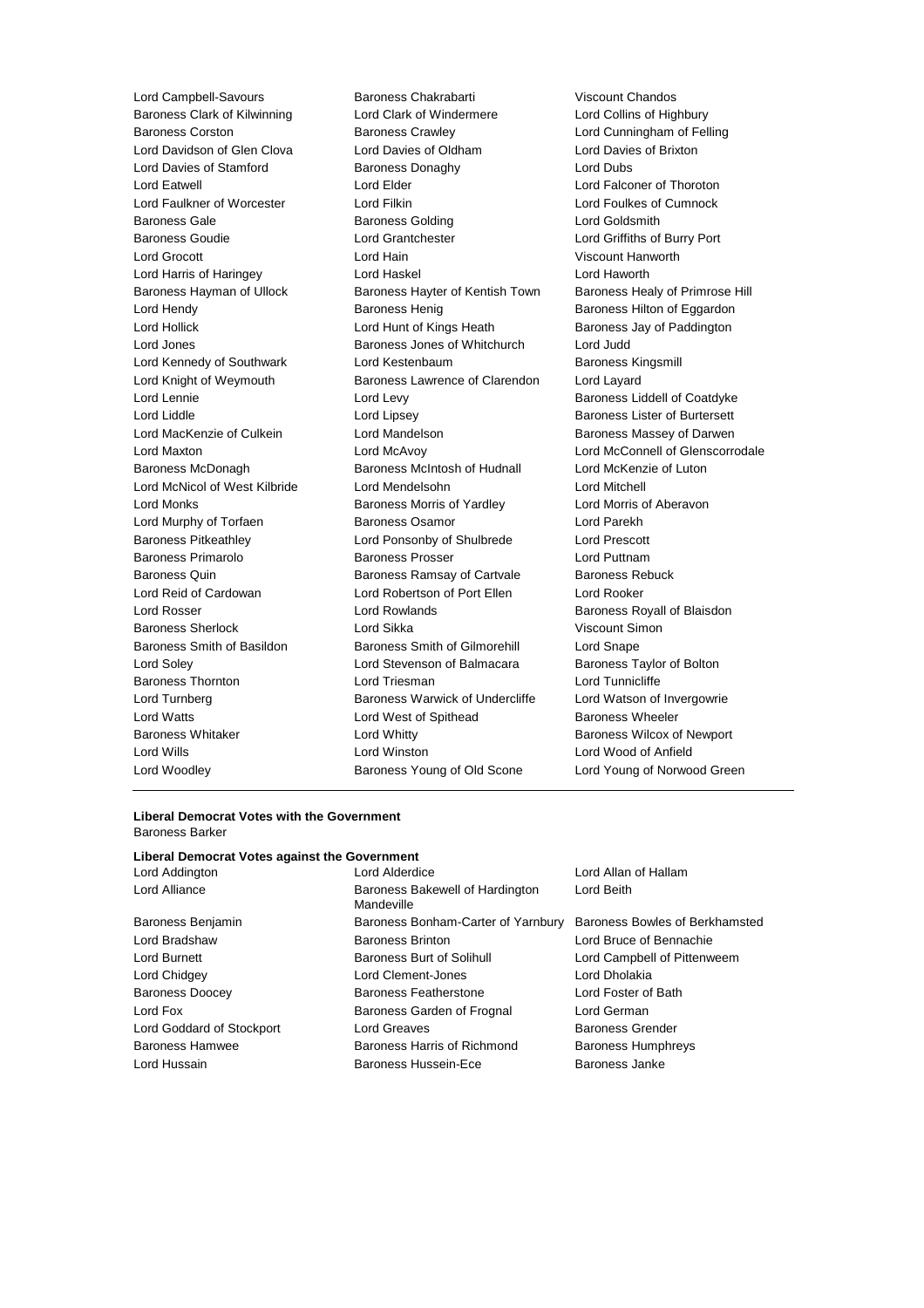- Baroness Jolly **Communist Control Controls Controls Controls Controls Controls Controls Controls Controls Control**<br>
Baroness Ludford **Baroness Ludford** Lord McNally Lord Lee of Trafford Baroness Miller of Chilthorne Domer Lord Newby **Baroness Northover** Baroness Northover Lord Oates Lord Paddick Lord Palmer of Childs Hill Baroness Parminter Baroness Pinnock Lord Purvis of Tweed Baroness Randerson Lord Razzall Lord Redesdale Lord Scriven Lord Sharkey Baroness Sheehan Lord Shipley **Baroness Smith of Newnham** Lord Stephen Lord Stoneham of Droxford Lord Storey Lord Strasburger Lord Stunell **Baroness Suttie Lord Taverne** Lord Taylor of Goss Moor Lord Teverson Lord Thomas of Gresford Baroness Thomas of Winchester Baroness Thornhill Viscount Thurso Lord Tope **Lord Tyler Lord Tyler Baroness Tyler of Enfield** Lord Wallace of Saltaire **Lord Wallace of Tankerness** Baroness Walmsley Lord Willis of Knaresborough Lord Wrigglesworth
	-
	- Lord Roberts of Llandudno Baroness Scott of Needham Market

## **Crossbench Votes with the Government**

Lord Cameron of Dillington Lord Carey of Clifton Lord Carlile of Berriew Lord Carrington Earl Courtenay of Devon Lord Cromwell Baroness Deech Baroness D'Souza Lord Greenway Lord Hogan-Howe **Baroness Hunt of Bethnal Green** Lord Kakkar Lord Kilclooney Lord King of Lothbury Lord Laming Lord Mawson Baroness O'Loan Lord Palmer

Lord Berkeley of Knighton **Lord Bichard Baroness Boycott** Viscount Brookeborough Baroness Brown of Cambridge Lord Butler of Brockwell Baroness Butler-Sloss Baroness Campbell of Surbiton Earl Clancarty Baroness Clark of Calton **Earl Cork and Orrery** Baroness Coussins Baroness Cox Lord Crisp Lord Curry of Kirkharle Lord Dannatt **Lord Eames** Lord Eames **Baroness Finlay of Llandaff** Lord Freyberg Baroness Grey-Thompson Lord Hannay of Chiswick Lord Harries of Pentregarth Baroness Hayman Lord Hope of Craighead Lord Kerr of Kinlochard Lord Kerslake Lord Krebs Lord Loomba Lord Low of Dalston Lord Macpherson of Earl's Court Baroness Masham of Ilton **Baroness Morgan of Drefelin** Baroness Murphy Baroness Neuberger Lord O'Neill of Gatley Baroness O'Neill of Bengarve Baroness Prashar Lord Ramsbotham Lord Ravensdale Lord Rees of Ludlow **Lord Rowe-Beddoe** Lord Russell of Liverpool Duke of Somerset **Lord St John of Bletso** Baroness Stern Lord Thomas of Cwmgiedd Lord Thurlow Lord Vaux of Harrowden Baroness Watkins of Tavistock Duke of Wellington Lord Wilson of Dinton Lord Woolf **Baroness Young of Hornsey** 

**Crossbench Votes against the Government** Lord Adebowale Lord Alton of Liverpool Lord Anderson of Ipswich

Lord Brown of Eaton-under-Heywood Lord Stirrup **Viscount Waverley Lord Wilson of Tillyorn** 

## **Bishop Votes with the Government**

### **Bishop Votes against the Government**

Bishop of Leeds Bishop of Newcastle

## **Other Votes with the Government**

Lord Browne of Belmont Lord Dodds of Duncairn Lord Empey Lord Faulks **Baroness Fox of Buckley** Lord Gadhia